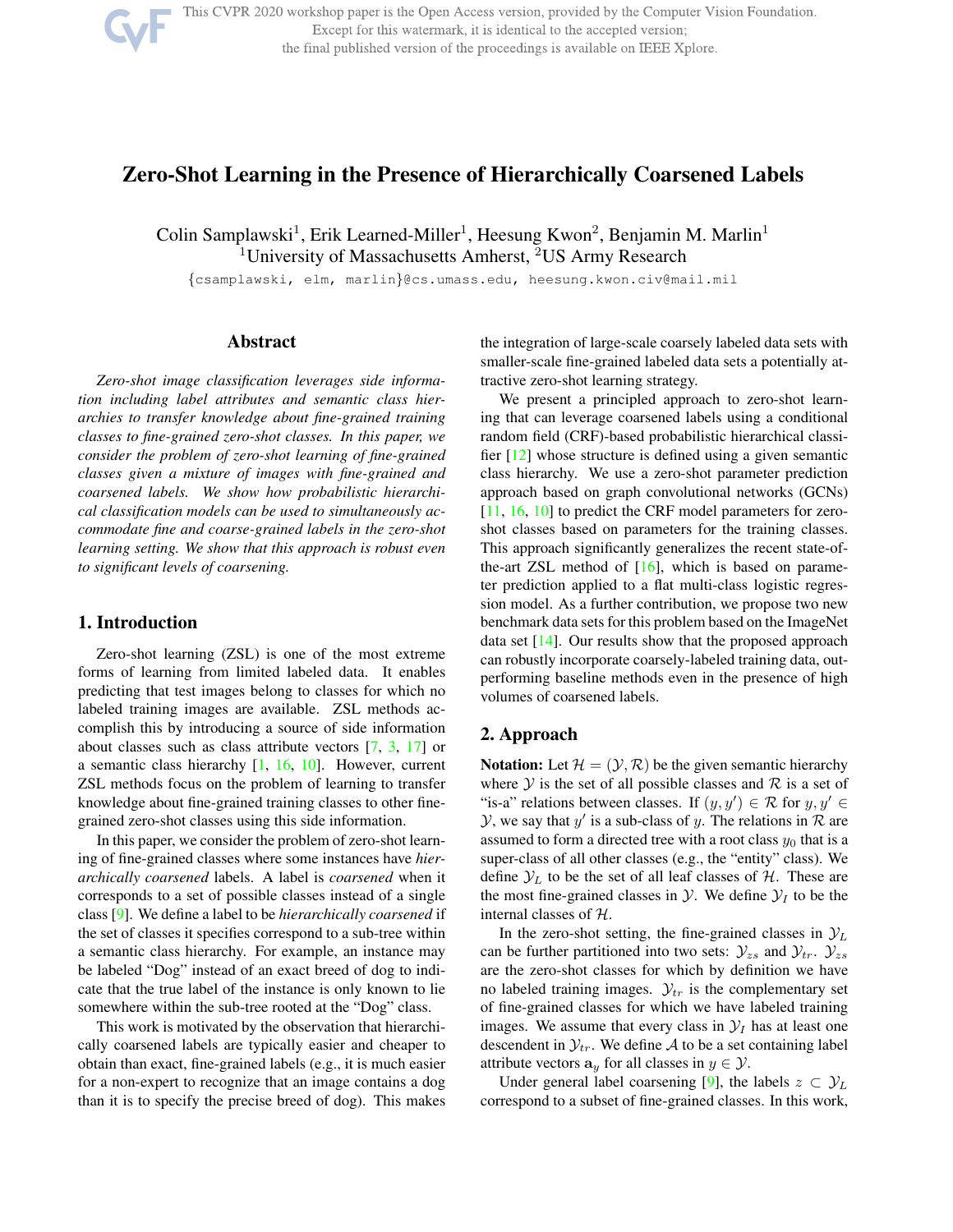we consider hierarchical coarsening only. We denote the set of classes in the sub-tree of  $H$  rooted at class  $y$  by  $S(y)$ . The set of all hierarchically coarsened labelings is then defined to be  $\mathcal{Z} = \{S(y)|y \in \mathcal{Y}_I \cup \mathcal{Y}_{tr}\}\.$  Finally, Let  $\mathcal{D}_{tr} = \{(\mathbf{x}_n, z_n) | 1 \leq n \leq N\}$  be a data set of training instances where  $x_n$  is a training image and  $z_n \in \mathcal{Z}$  is the corresponding coarsened class label.

**Zero-Shot Learning Problem:** Given  $H$ ,  $A$ , and  $\mathcal{D}_{tr}$ , our goal is to learn a probabilistic classifier  $P(Y = y|\mathbf{X} = \mathbf{x})$ that is defined over the set of all fine-grained classes  $\mathcal{Y}_L$ . If all of the coarsened labels in  $\mathcal{D}_{tr}$  are singleton sets such that  $z_n = \{y_n\}$  for  $y_n \in \mathcal{Y}_{tr}$ , then this problem reduces to the standard zero-shot learning scenario where we seek to transfer knowledge about fine-grained training classes to fine-grained zero-shot classes.

However, when the coarsened labels are mix of singleton and non-singleton sets, then we obtain a more general zero-shot learning problem where we seek to transfer knowledge from a mixture of fine and coarsely labeled images to fine-grained zero-shot classes. This more general zero-shot learning problem is the focus of this work. We now present a principled probabilistic model and zero-shot learning framework for addressing this problem.

Probabilistic Hierarchical Classification: The classification model that we use in this work is an instance of the CRF model family [12]. We define a joint probability distribution over all classes in  $H$  conditioned on an input feature vector x. The CRF contains one binary label variable per class in  $H$ . We denote a full binary labeling of the hierarchy by the vector-valued random variable Y and a realization of this variable by  $y \in \{0,1\}^{|\mathcal{Y}|}$ . We introduce the notation  $y(c)$ to refer to the label vector with ones on the unique shortest path from class c to the root and zeros elsewhere. The conditional probability distribution induced by this CRF over the vector of label variables  $v$  given an input  $x$  is specified through the energy function  $E_{\theta}$  as shown below.

$$
p_{\theta}(\mathbf{y}|\mathbf{x}) = \frac{\exp(-E_{\theta}(\mathbf{y}, \mathbf{x}))}{\sum_{c \in \mathcal{H}} \exp(-E_{\theta}(\mathbf{y}(c), \mathbf{x}))},
$$
 (1)

$$
E_{\theta}(\mathbf{y}, \mathbf{x}) = \phi^G(\mathbf{y}) + \sum_{c \in \mathcal{H}} \mathbf{y}(c) \mathbf{w}_c^T \phi^F(\mathbf{x})
$$
 (2)

The model parameters  $\theta = {\mathbf{w}_c | c \in \mathcal{Y}}$  correspond to the set of weights vectors  $\mathbf{w}_c$  associated with each class  $c$ .  $\phi^F$  is a feature function mapping input images to feature vectors. The global factor  $\phi^G(y)$  ensures that joint label configurations y respect the "is-a" semantics of the label hierarchy. In particular, the only valid label configurations are those of the form  $y(c)$  for  $c \in \mathcal{Y}$ . The CRF is explicitly normalized over this set of valid joint labelings, whose cardinality is exactly  $|\mathcal{Y}|$ .

Given the above definitions, we can easily construct the conditional probability associated with a coarsened label  $z \subset \mathcal{Z}$  by marginalizing over the paths from the classes in z to the root of  $H$  as shown in Equation 3. The model is learned by maximizing the conditional likelihood function in Equation 4.

$$
p_{\theta}(z|\mathbf{x}) = \sum_{c \in z} p_{\theta}(\mathbf{y}(c)|\mathbf{x})
$$
 (3)

$$
\mathcal{L}(\theta; \mathcal{D}_{tr}) = \sum_{n=1}^{N} \log p_{\theta}(z_n | \mathbf{x}_n)
$$
 (4)

Zero-Shot Parameter Prediction with GCNs: To enable zero-shot prediction using a CRF model we follow a similar approach to [16, 10] which infer classifier parameters for zero-shot classes using a GCN. We first remove the zeroshot classes from H forming a restricted hierarchy  $\mathcal{H}_{-zs}$ . We then estimate maximum conditional likelihood parameters  $\hat{\mathbf{w}}_c^{MLE}$  for the classes in  $\mathcal{H}_{-zs}$ . Next, we apply a GCNbased parameter prediction approach to predict the full set of CRF class weights. Specifically, the GCN learning procedure takes as input the class attribute vectors  $a<sub>c</sub>$  associated with all classes  $c$  in  $H$  and the graph defined by the semantic hierarchy  $H$  and uses them to predict the CRF model parameters  $\hat{w}_c$  associated with all classes.

A GCN consists of layers of the form:  $H_i$  =  $g(\mathbf{A}\mathbf{H}_{i-1}^T\mathbf{V}_i)$  where **A** is the normalized adjacency matrix of the (undirected) semantic hierarchy  $\mathcal{H}$ ,  $V_i$  is the set of weights for layer i, and g is an activation function.  $H_0$  is the input matrix of class attribute vectors  $a_c$  for each class c. After a series of such layers, the model predicts output vectors  $\hat{w}_c$  for all classes c in H. To learn the GCN, we minimize the squared loss function  $\sum_{c \in \mathcal{Y}_{tr}} ||\hat{\mathbf{w}}_c^{MLE} - \hat{\mathbf{w}}_c||_2^2$ .

After training the GCN, we use it to predict parameters  $\hat{w}_c^{GCN}$  for every class in H. While [16, 10] replace the MLE parameters  $\hat{\mathbf{w}}_c^{MLE}$  with the GCN-inferred parameters  $\hat{w}_c^{GCN}$  for all classes, we instead retain the MLE parameters  $\hat{w}_c^{MLE}$  for training class and internal nodes and use the  $\hat{\mathbf{w}}_c^{GCN}$  GCN-inferred parameters for zero-shot classes only, which we find improves performance.

As discussed by  $[16]$ , the GCN model is easier to train when the outputs of the GCN are L2-normalized. In general, the MLE parameters of the base model do not have unit norm, so the GCN-predicted parameters must be scaled in order to achieve reasonable performance. To that end, we calculate the final predicted parameters using the formula:  $\hat{\mathbf{w}}_c^* = [c \in \mathcal{Y}_{zs}] \cdot \gamma \cdot \hat{\mathbf{w}}_c^{GCN} + [c \notin \mathcal{Y}_{zs}] \cdot \hat{\mathbf{w}}_c^{MLE}$ . We set the scale parameter  $\gamma$  to the mean of the 2-norm of the MLE parameter vectors  $\hat{\mathbf{w}}_c^{MLE}$  for  $c \in \mathcal{Y}_{tr}$ .

Implementation Details: In the experiments that follow, we use a pre-trained ResNet101 [8] model trained to classify the 1,000 ImageNet classes as the image feature function  $\phi^F(\mathbf{x})$ , resulting in a  $D = 2048$  dimensional feature vector. For the label attribute vectors  $a_c$ , we trained a 300dimensional Subword Information Skip Gram model [2] on all of English Wikipedia using the fastText library. Hyper-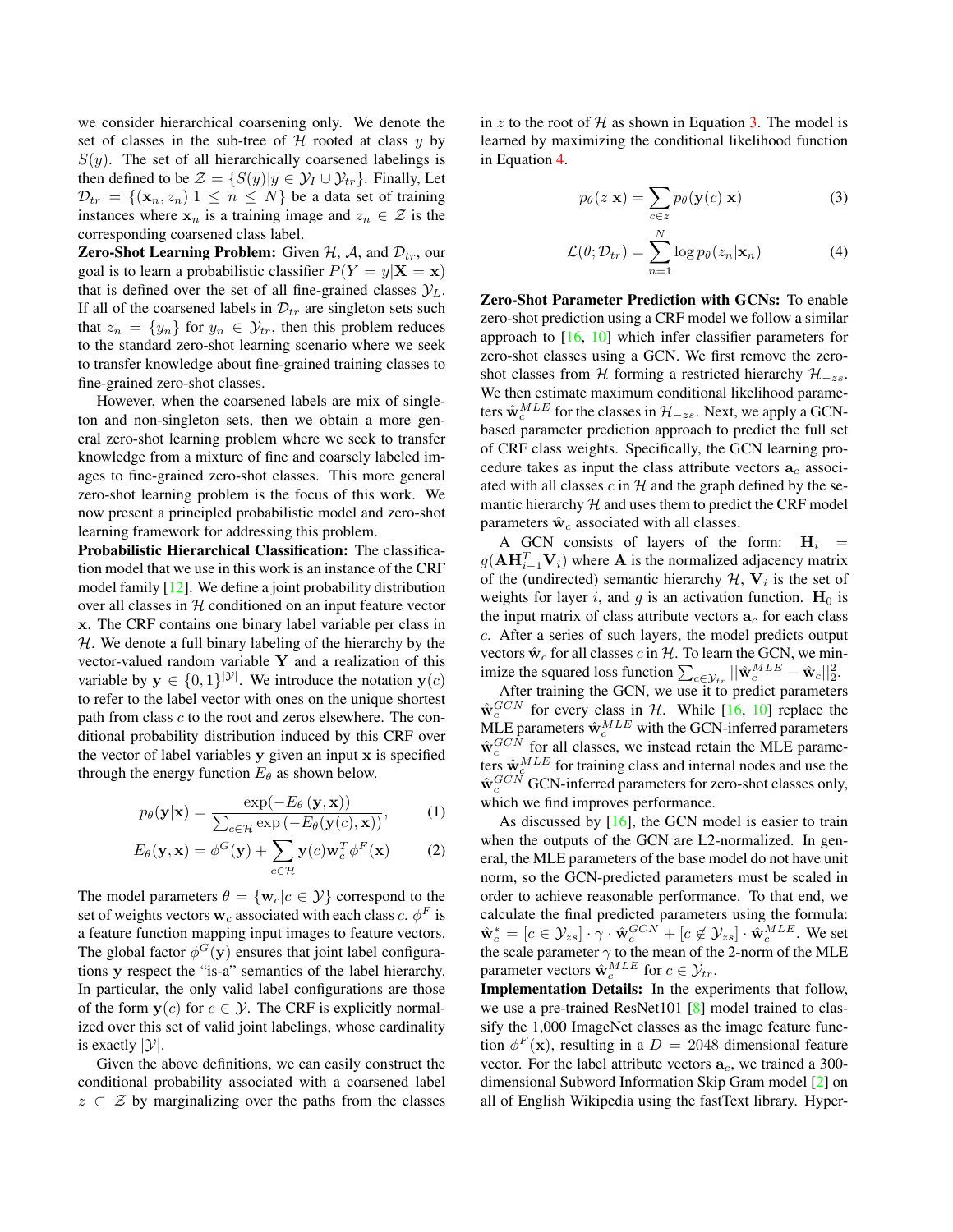| Dataset         | <b>Training Classes</b> | Training Images  | <b>Zero-Shot Classes</b> | <b>Zero-Shot Images</b> | Superclasses |
|-----------------|-------------------------|------------------|--------------------------|-------------------------|--------------|
| Small Hierarchy |                         | ${\sim}69.000$   |                          | $\sim$ 47,000           |              |
| Large Hierarchy | .000                    | $\sim$ 1,300,000 | 897                      | $\sim$ 1.100.000        | 376          |

Table 1. Statistics for benchmark hierarchies. Training and zero-shot classes are leaves. Superclasses are non-leaf classes. Labeled images are available for training and zero-shot classes only. Labeled zero-shot class images are used for testing only.

parameters were chosen using a grid-search based selection process which used a simulated zero-shot partitioning of the training classes. In all cases we used ReLU activation functions and dropout regularization. Optimization of the GCN models was performed using Adam and the CRF models were trained using SGD with momentum.

### 3. Benchmark Datasets

In this section, we present the hierarchical zero-shot benchmark data sets used in our evaluation. We construct benchmarks using the ImageNet dataset [14].

Existing Benchmarks: The most commonly used ImageNet subset is the 1,000 ImageNet Large Scale Visual Recognition Challenge (ILSVRC) classes. However, the full ImageNet graph is made up of about 32,000 classes of which 21,000 have images. One common approach to generate zero-shot test sets from these 21,000 classes is use the distance from the 1,000 ILSVRC training classes. For example, popular sets are the "2-hops" and "3-hops" test sets, which consist of sets of classes which are 2 and 3 tree hops away from the 1,000 training classes, respectively [7].

Unfortunately, little attention has been paid to the structure of these commonly used test sets. For example, the ILSVRC 2-hops set consists almost entirely of children or parents of the ILSVRC training nodes. Furthermore, the ILSVRC 3-hops set often exhibits a nested structure where zero-shot classes are parents of other zero-shot classes. This is especially problematic for the approaches of  $[16, 10]$ since their methods output a flat classifier over the seen and unseen classes. They are therefore implicitly learning a flat classifier over a set of nested classes. We instead propose to restrict the zero-shot classes to be leaf classes in a semantic hierarchy  $H$  extracted from WordNet.

Small Benchmark Hierarchy: As a simplified baseline, we extend the 65 node hierarchy presented by [5]. We change this hierarchy by removing the four leaf nodes that do not appear in the 1,000 ILSVRC classes. We do this so that we can use a pre-trained ResNet model without the need to fine-tune. Furthermore, we choose 41 classes which are siblings of the training leaves in the larger WordNet hierarchy to use as zero-shot classes.

Large Benchmark Hierarchy: We also construct a large benchmark semantic hierarchy for ImageNet that includes all 1,000 of the ILSVRC classes. We start with the full WordNet graph of nouns [13], of which ImageNet is a subgraph. We then iteratively remove leaf nodes from the graph until the only remaining leaves are the 1,000 ILSVRC classes. This results in a graph which contains non-tree edges (i.e., some nodes have more than one parent). We enforce a tree structure by running Chu-Liu/Edmonds' algorithm [6], which finds an optimal spanning tree given a general graph as input. We then contract all nodes which have exactly one child. We generate a set of 897 zero-shot classes that (1) have at least 1000 images and (2) are sibling nodes of the 1,000 ILSVRC classes. Table 1 displays summary statistics for these two benchmark hierarchies.

## 4. Related Work

In terms of hierarchical classification models, the hierarchy and exclusion (HEX) graph model framework of [4] is the most closely related work. The CRF model that we leverage is equivalent to that of [4] when only hierarchy edges are included. This results in efficient linear-time marginalization and normalization. [4] consider learning HEX graph models from coarsened labels, but do not consider the zero-shot learning problem as defined in this work.

In terms of zero-shot learning, the most closely related work is that of [16], which can be viewed as a simplified special case of our approach. [16] use a GCN to predict the parameters of a flat, multi-class logistic regression classifier over fine-grained classes. The hierarchical CRF model that we use is the key to enabling principled incorporation of hierarchically coarsened labels, which [16] do not consider. This strictly generalizes the use of a multi-class logistic regression classifier. As noted earlier, we also retain the MLE parameters for the training classes and explicitly re-weight the GCN parameter predictions to improve performance.

The recent approach of  $[10]$  builds upon  $[16]$  by designing a new GCN architecture for this parameter prediction problem. At a high level the approach is the same, with only the GCN changing. In our initial experiments, we found that the approaches of  $[10]$  and  $[16]$  performed similarly.

Finally, generative models including VAEs have seen increasing use in zero-shot learning. The cross-alignment and distribution-alignment variational autoencoder (CADA-VAE) [15] learns a separate VAE for each modality of the data (e.g., images and attributes) and uses a cross-alignment loss and a Wasserstein distance to align the latent spaces of the VAEs. A classifier is then trained in the aligned latent space using encodings of images and attributes. CADA-VAE is a strong a baseline for fine-grained zero-shot classification, but does not leverage hierarchical information.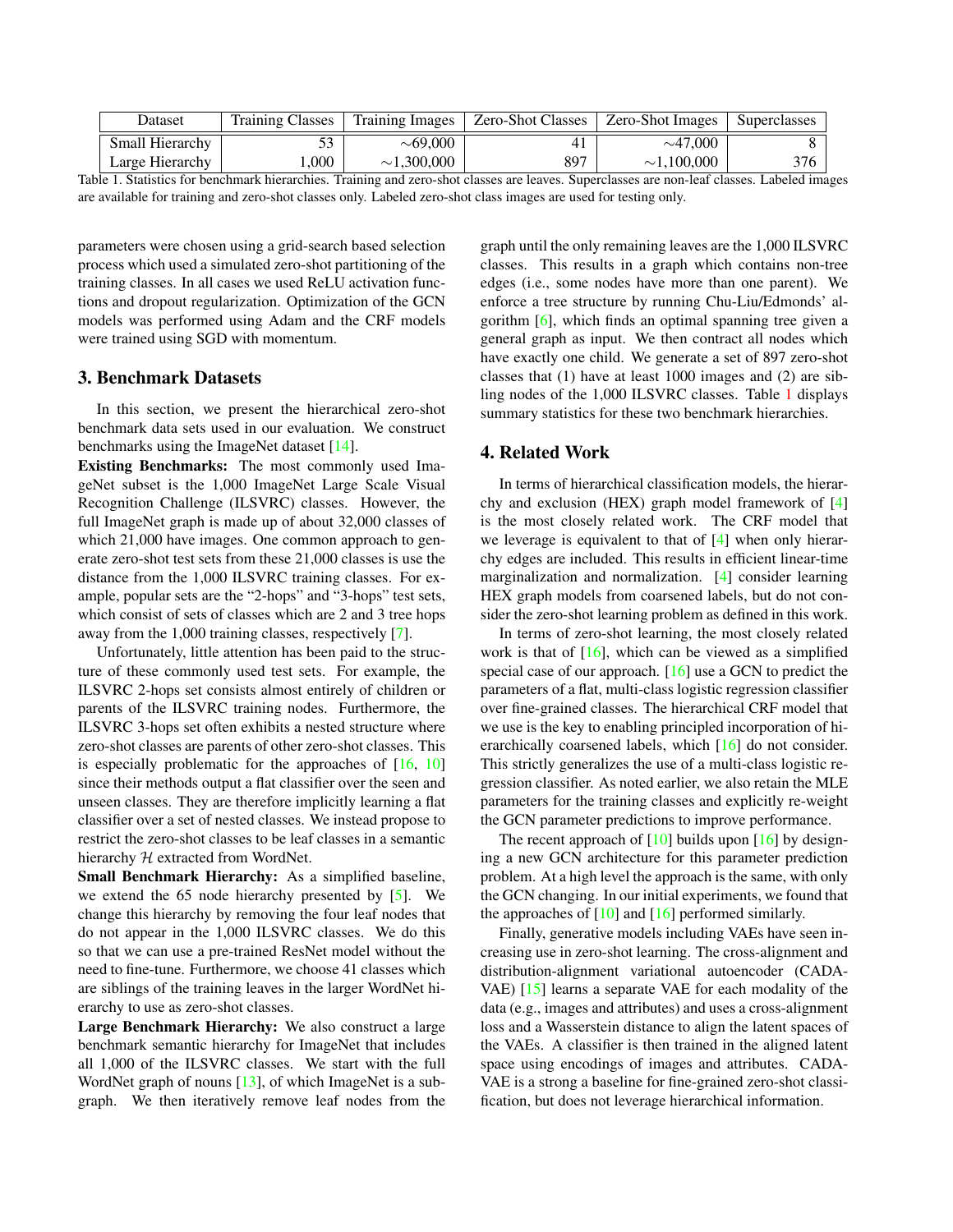

Figure 1. Results on fine-grained classification. (Left) small hierarchy. (Right) large hierarchy. The right-most three bars in each plot show the CRF+GCN under increasing levels of coarsening. The left-most four bars show results without coarsening.

#### 5. Experiments and Results

In this section, we present experiments and results. Experimental Details: We use logistic regression combined with graph convolutional networks (LR+GCN, which uses our modified parameter prediction procedure) and CADA-VAE as a baselines. We also use a modification of CADA-VAE that includes an additional semantic hierarchybased embedding of each class  $(CADA-VAE+H)$ . The hierarchy-based class embeddings are created from the class hierarchy following the approach of similar to [1] which constructs a node embedding as a normalized vector of node adjacency information. We compare to the proposed combination of conditional random field models with graph convolutional networks (CRF+GCN). All models used the same image features and label attribute embeddings.

We perform experiments with both the small and large benchmark hierarchies. All test results use the more challenging generalized zero-shot prediction procedure where the true test labels are in  $\mathcal{Y}_{zs}$ , but the model makes free predictions over the full set of leaf classes  $\mathcal{Y}_L = \mathcal{Y}_{zs} \cup \mathcal{Y}_{tr}$ [3].

For the larger benchmark hierarchy, the best performing architecture for both the CRF and logistic regression was a six layer GCN with output dimensions:  $2048 \rightarrow 2048 \rightarrow$  $1024 \rightarrow 1024 \rightarrow 512 \rightarrow D$ . For the smaller hierarchy, the best performing GCN for the CRF was 3 layers with output dimensions  $2048 \rightarrow 1024 \rightarrow D$ . Lastly, the best performing GCN for the logistic regression model was a 2 layer GCN with output dimensions  $2048 \rightarrow D$ .

Experiment 1: Fine-Grained Prediction from Fine-Grained Labeled Training Instances: We first consider the case of fine-grained prediction within the leaves of the hierarchy  $H$  when learning using only fine-grained training labels. The results are shown in Figure 1 for the small and large benchmarks (left four bars of each figure). We see that the LR+GCN yields significant improvement relative to CADA-VAE without hierarchical information, which is consistent with the ImageNet results of [15]. Further, we see that adding hierarchical class embeddings to CADA-VAE leads to improved performance on both hierarchies, confirming the result of [1]. The CRF+GCN method, which makes more extensive use of the hierarchy through the CRF model, makes further improvements over LR+GCN and CADA-VAE on both problems.

Experiment 2: Fine-Grained Prediction from Coarsely Labeled Training Instances: In this experiment, we simulate a dataset in which varying amounts of data have coarsened labels. As in [4], we consider re-labeling varying fractions of the training instances with the parent label of their true class during training. We note that only the CRF+GCN method can make use of the coarsened labels during training (right 3 bars of each figure). We learn it under coarsening, assess its fine-grained generalized zeroshot test accuracy, and compare to the baseline methods *learned on all training data without coarsening*. Remarkably, the CRF+GCN is able to maintain stable performance with up to 50% of training labels coarsened. Further, we can see that the CRF+GCN method with up to 90% coarsening out-performs LR+GCN with no coarsening on the small benchmark. Similarly, the CRF+GCN method with up to 50% coarsening maintains its advantage over the LR+GCN method with no coarsening on the large benchmark.

### 6. Conclusions

We have presented a novel approach to zero-shot learning that is able to effectively leverage large volumes of coarsely labeled training instances by combining the strength of a hierarchical probabilistic classifier with a graph convolutional parameter prediction approach that also leverages class hierarchy information. Our results show that our proposed model out-performs prior state-of-the-art zero-shot image classification methods in the standard setting, while maintaining very strong zero-shot performance in the presence of significant volumes of coarsened labels.